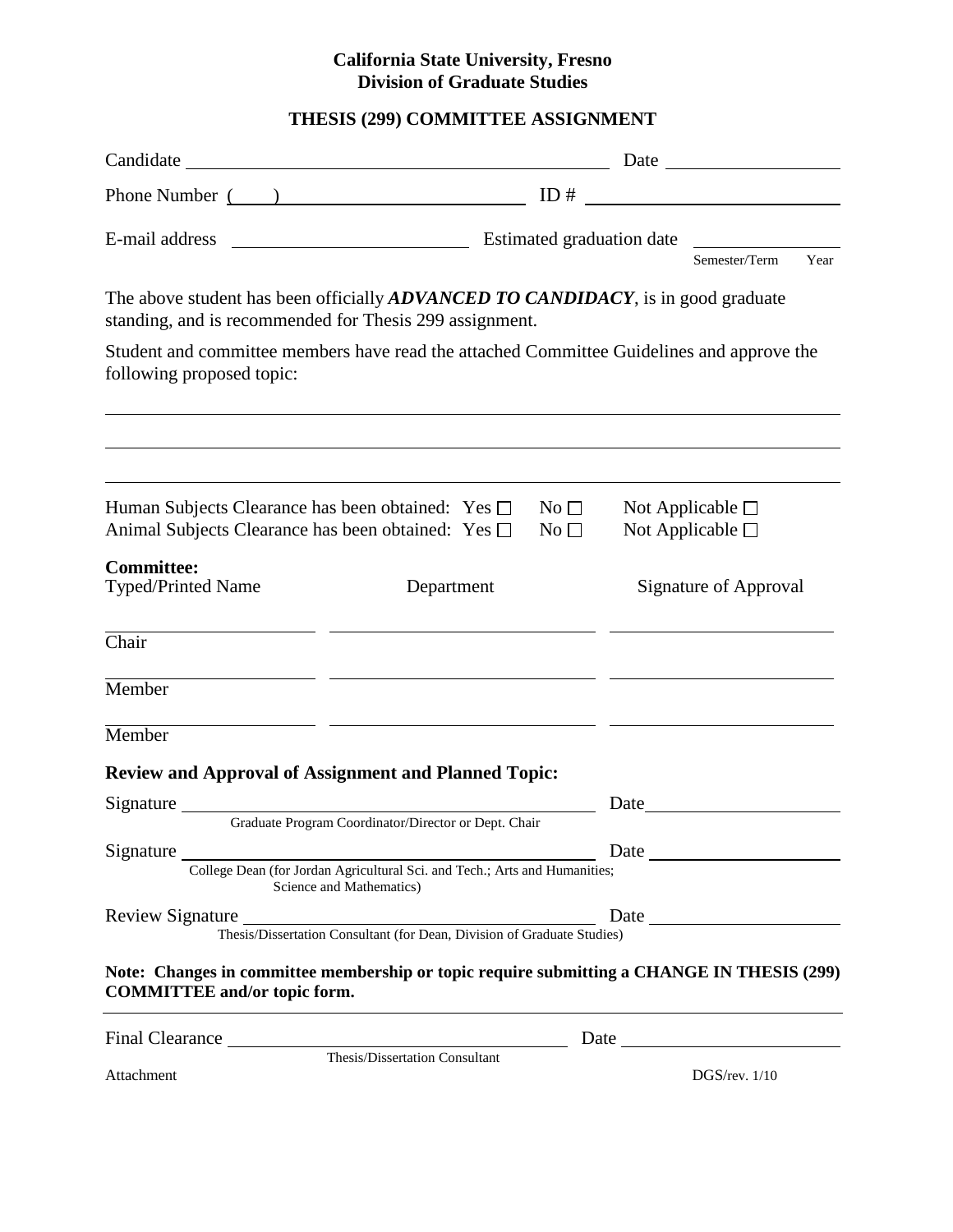#### **Thesis Committees**

Thesis committees have an established place in the academic world and play a vital role in the guidance and direction of graduate student research. One member of the committee, the chairperson, has a more formal administrative relationship with the student because of the way the university recognizes the chairperson's responsibilities. On occasion, the roles of the chairperson and the committee members require clarification.

## **1.0 Thesis Committee Structure**

#### **1.1 Number of Members**

- 1.11 Each graduate thesis and doctoral dissertation committee shall be composed of a minimum of three members.
- 1.12. Under extenuating circumstances (e.g., member's death or sudden leave), to be noted by the graduate program coordinator<sup>[∗](#page-1-0)</sup> in a letter to the graduate dean, an individual student in the final stages of the thesis may request to have fewer than three members on the committee.
- 1.13 A fourth and/or fifth member may be added to the committee when deemed appropriate/necessary to provide required expertise.

## **1.2 Committee Membership**

<span id="page-1-0"></span> $\overline{a}$ 

1.21 Two of the three required committee members, including the chair, shall be members of the *Graduate Faculty Group* of the student's degree program. Only members of this group are allowed to chair a thesis. In order for a member to chair a thesis, he/she must have previously served as a second or third member of a thesis committee (per APM 226-2, III. *Criteria for Membership in a Master's Graduate Faculty Group*, par. 3).

The Graduate Group in the program, with the approval of the department, may invite their Faculty Early Retirement Program (FERP) faculty members to participate on thesis committees as second or third readers, with the stipulation that they demonstrate a personal commitment to function in this capacity and that they have been appointed as members of the consultative body. Graduate faculty members whose status has been terminated due to retirement or who are in FERP status may complete outstanding examining

<sup>∗</sup> The terms *Program coordinator* and *Program director* are interchangeable in this document.